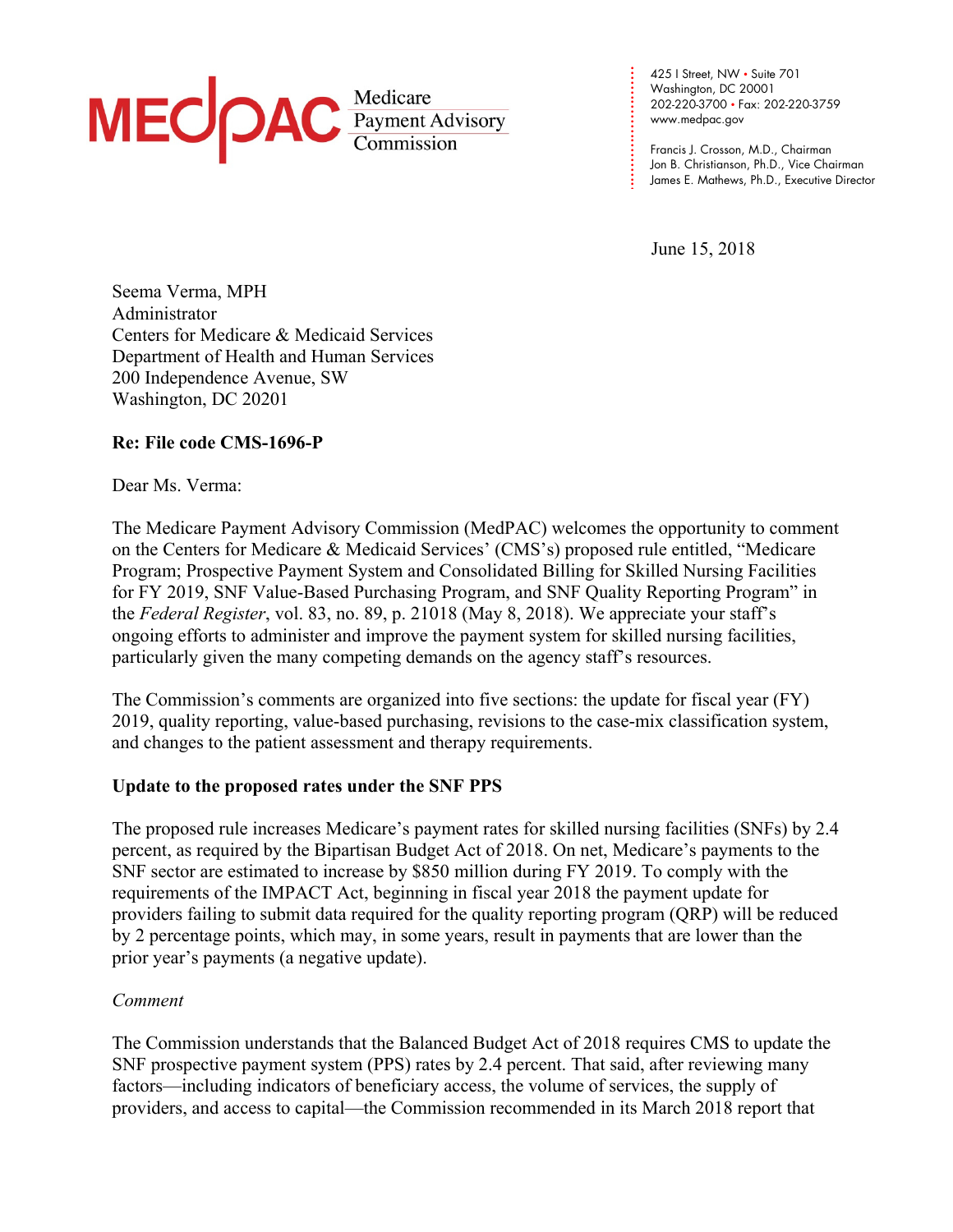the Congress eliminate the updates to SNF payments for FY 2019 and FY 2020. In 2016, the aggregate Medicare margin for freestanding SNFs was 11.4 percent, the 17th consecutive year that the aggregate Medicare margins exceeded 10 percent. This high level of payments relative to the cost to treat beneficiaries indicates that Medicare's payments are more than adequate to accommodate cost growth.

CMS is seeking comments on the reduction to the payment update even if it means that the update could be negative (a reduction). In general, the Commission does not support paying for reporting when this would result in increased payments—that is, rewarding providers for furnishing the information necessary for Medicare to assess the value of the care it purchases. That said, the Commission supports the proposed reduction to the payment update for any provider failing to submit information needed for the QRP. As Medicare moves to value-based purchasing, information needed for the QRP is critical to determining if Medicare's payments are adequate to ensure high-quality, accessible care for its beneficiaries.

# **SNF quality reporting**

In October 2017, CMS launched the Meaningful Measures Initiative, aimed at improving patient outcomes and reducing burden by using "a parsimonious set of meaningful measures" in quality reporting and value-based purchasing programs for patients, clinicians, and providers. As a part of the initiative, CMS identified 19 high-priority areas for quality measurement, with a focus on improving patient outcomes (e.g., admissions and readmissions to hospitals, patient's experience of care, transfer of health information, and preventive care). The Meaningful Measures Initiative represents a new approach to quality measurement in Medicare to foster operational efficiencies and reduce costs, including the collection and reporting burden, while producing quality measurement that is more focused on meaningful outcomes.

In the proposed rule, CMS proposes to increase the number of years of data used to calculate the discharge to community and Medicare spending per beneficiary measures (from one year to two years). This will increase the number of SNFs with adequate data for public reporting.

### *Comment*

The Commission has recently formalized a set of principles for measuring quality in the Medicare program. Overall, quality measurement should be patient oriented, encourage coordination, and promote delivery system change, while not being unduly burdensome. The Commission asserts that Medicare quality incentive programs should use a small set of outcome, patient experience, and value measures to assess the quality of care across different populations, such as beneficiaries enrolled in Medicare Advantage (MA) plans, accountable care organizations (ACOs), and fee-for-service (FFS) in defined market areas, as well as those cared for by specific groups of providers or clinicians. The goals of CMS's Meaningful Measures Initiative—to improve patient outcomes and reduce burden—align with the Commission's principles. As CMS continues to revise Medicare quality programs with a focus on meaningful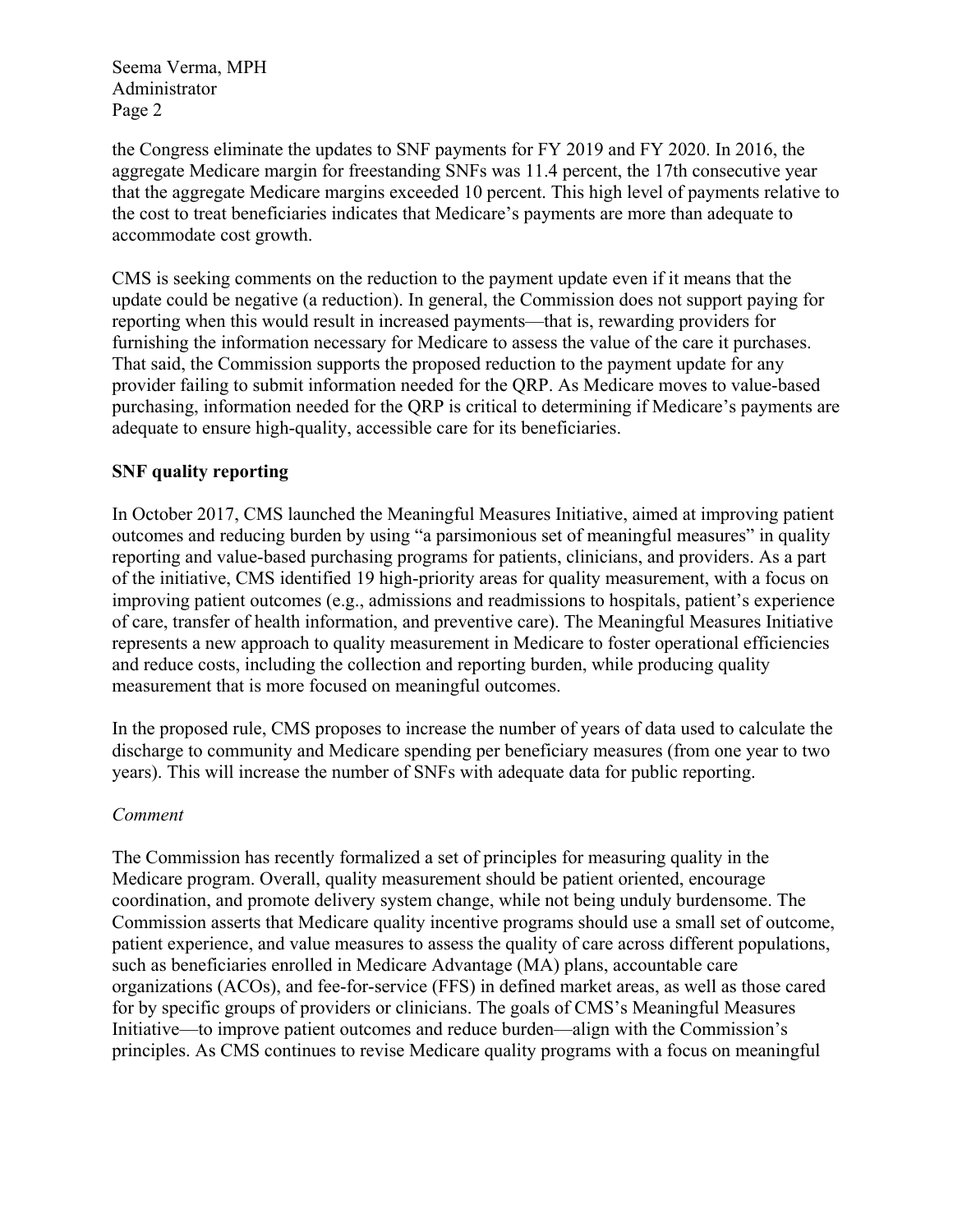measures, we encourage CMS to use a uniform set of population-based outcome measures across settings and populations.

The Commission supports the use of a second year of data to expand the number of providers for which quality and resource use measures can be reported. So that providers are not unduly judged by "old" performance, CMS could consider giving more weight to the most recent performance year.

The Commission questions how CMS determines the minimum counts for its quality and resource use measures. Minimum counts for accurate measures refers to the number of observations needed to have reasonable confidence that the estimate is a good representation of the provider's "true" performance, which will be unknown due to imperfect risk adjustment and some inherent randomness in the outcome for any given patient. The minimum counts should vary by measure to reflect the amount of variation across observations within a provider and, for value-based-purchasing (VBP), across providers. A lot of variation within a provider indicates large confidence intervals around estimates of its "true" performance and should prompt requirements for a higher minimum count.

The Commission's work on a SNF measure of discharge to community found that 25 stays (the minimum count that CMS will use for this measure) is sufficient to calculate an accurate representation of a provider's performance. However, our work on a uniform Medicare spending per beneficiary (MSBP) measure for all post-acute care providers found that the minimum count to be used by CMS for this measure (20 stays) would not ensure accurate measures. The confidence intervals for this measure were large and would become acceptably narrow only with higher minimum counts. When measures are not accurate, a particular problem for low-volume providers, the risk of misclassification of performance is high (for example, a provider could appear to have a "high" MSPB when, in fact, its performance is not statistically different from average). In addition, a low-volume provider's performance is likely to vary considerably from year to year. The Commission urges CMS to reconsider its approach to establishing minimum counts (and the reliability threshold it uses) to ensure accurate measures. We support CMS's use of strategies, such as pooling across years, to increase the reliability and accuracy of quality measures.

# **Skilled nursing facility value-based purchasing program (VBP)**

The Protecting Access to Medicare Act (PAMA) of 2014 requires the Secretary to implement a value-based purchasing (VBP) program for SNFs beginning October 1, 2018. The law requires the VBP program to vary Medicare payments for SNF services based on a measure of all-cause, all-condition 30-day readmissions to hospitals and to replace this measure as soon as practicable with a potentially preventable readmission measure. In assessing SNF performance, the Secretary is required to rank each facility's performance on its readmission rates and consider the higher of a SNF's improvement or attainment. In FY 2019, the adjusted federal per diem rate applicable to each SNF will be reduced by 2 percent to fund the VBP incentive payments for that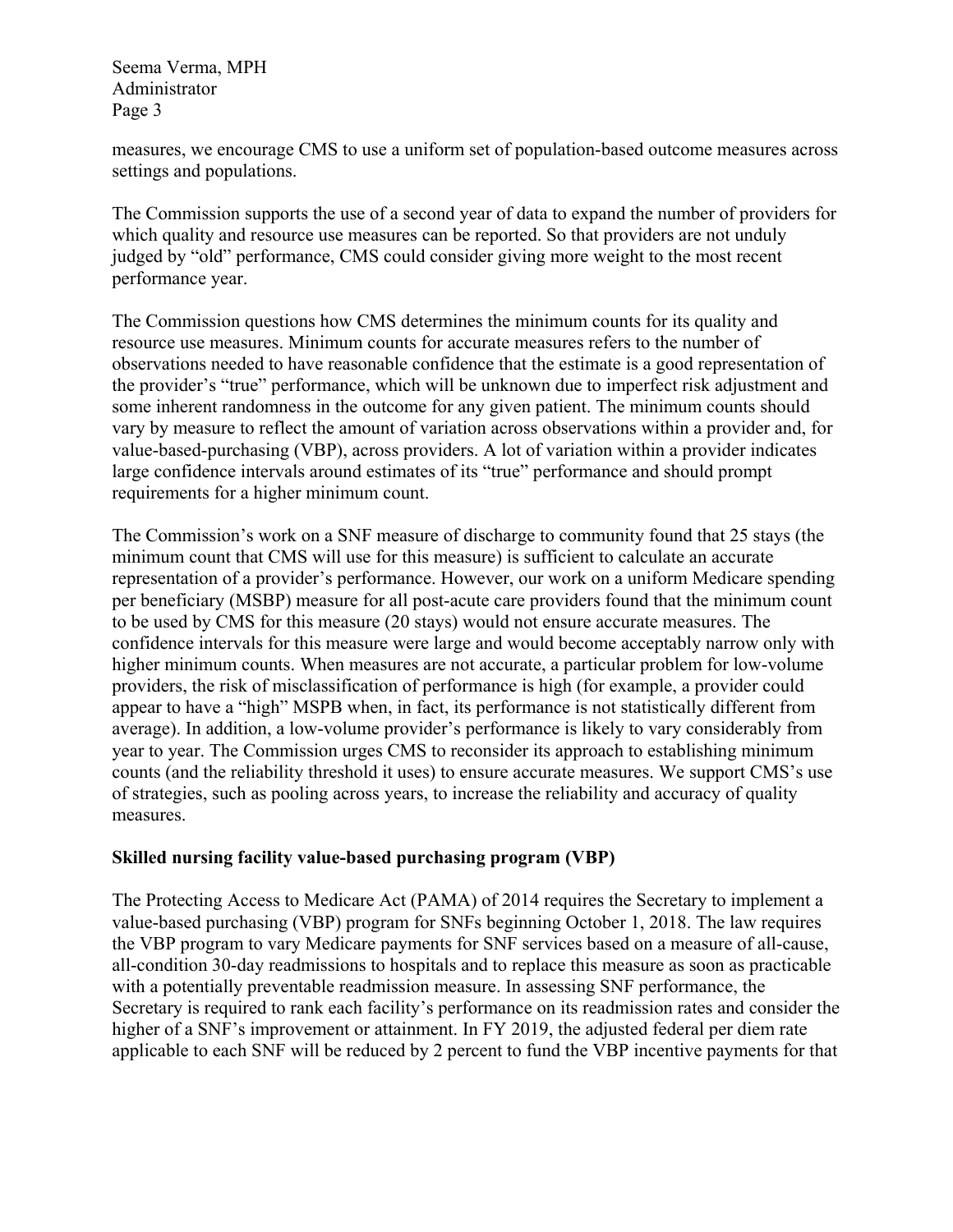year. The total amount of incentive payments distributed to SNFs will be 60 percent of the total amount withheld from SNFs' Medicare payments for that year.

CMS has been reviewing public comments on the issue of accounting for social risk factors in CMS's VBP and QRP received through the FY 2018 proposed rulemaking process, as well as reports prepared by the Office of the Assistant Secretary for Planning and Evaluation (ASPE) and the National Academies of Sciences, Engineering, and Medicine. CMS continues to consider options to address inequity and disparities in VBP programs.

In the FY 2019 proposed rule, CMS discusses proposed scoring policies for SNFs without sufficient baseline quality data (i.e., SNFs with low volume, defined as fewer than 25 eligible stays). For a SNF without sufficient baseline data, CMS proposes to assign a performance score based on attainment only, not on attainment and improvement, using one of two options. The first option would assign a score that results in a value-based incentive payment amount that is equal to the adjusted federal per diem rate that the SNF would have received for the fiscal year in the absence of the VBP. The second option would assign a score that would result in a valuebased incentive payment percentage of 1.2 percent, or 60 percent of the 2 percent withhold, which essentially treats the low-volume SNF's performance as average.

### *Comment*

The Commission has recommended that Medicare link payment to quality of care to reward accountable entities and providers for offering high-quality care to beneficiaries. In the Commission's work on a unified PPS to span the four post-acute care (PAC) settings, we have discussed the need for a PAC value-based purchasing policy that would tie a portion of a provider's payments to its performance on quality and resource use. Consistent with the Commission's principles for quality measurement described in our June 2018 report to the Congress, a PAC VBP should use a small set of outcome, patient experience, and value measures to assess the quality of care across populations and PAC settings. The Congress and CMS can consider a unified VBP program that incorporates a set of population-based measures like Medicare spending per beneficiary, patients' overall rating of care, and discharge to the community, in addition to readmissions. Until a unified payment system is in place, CMS should continue to improve each PAC setting's individual payment system and VBP. For SNFs, CMS should announce a certain date by which the VBP will begin using the potentially preventable readmissions measures, in place of the all-cause readmission measure.

The Commission supports CMS's continued consideration of how to account for social risk factors in Medicare's quality programs. The Commission believes that the Medicare program should take into account, as necessary, differences in a provider's patient population, including social risk factors. However, because adjusting measure results for these factors can mask disparities in clinical performance, Medicare should account for social risk factors by adjusting payment through peer grouping. Medicare should also target technical assistance resources to low-performing providers. Medicare should support research and data collection to reduce measurement bias, including, for example, the effects of social risk factors.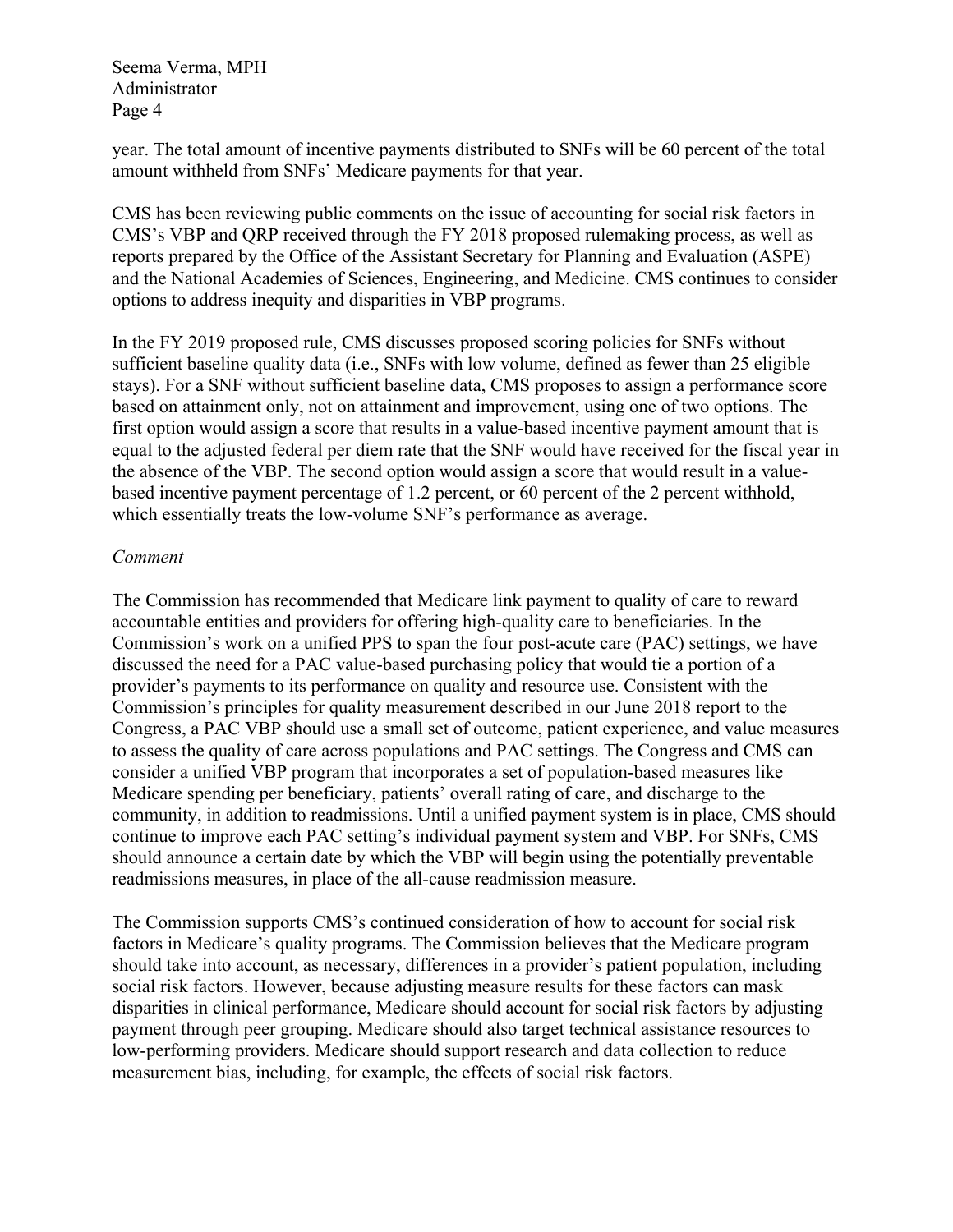In principle, Medicare quality programs should reward providers based on clear, absolute, and prospectively set performance targets. The Commission encourages CMS to score all SNFs including low-volume facilities— in the VBP on attainment only.

The Commission supports a VBP design that includes as many providers as possible so that as many providers as possible are held accountable for the care they provide. As discussed above, the Commission understands that low-volume providers present a particular challenge for accurately measuring performance. To expand the number of low-volume providers in the VBP program, the Commission supports calculating their performance scores using two years of data. So that low-volume providers are not unduly weighted by their less-current performance, CMS could consider giving more weight to the most recent performance year.

Regarding assigning a score to low-volume SNFs, we propose a third option, where SNFs with fewer than 25 cases would lose the 2 percent withhold in that program year. As described in the March 2018 report to the Congress, this is consistent with the Commission's approach to clinician quality payments in a proposed voluntary value program, in which payment reductions for clinicians who do not participate would be used to finance payment increases for highperforming groups. This policy would encourage low-volume SNFs to increase their Medicare case sizes so that Medicare can adequately measure the quality of their care, hold all SNFs accountable for the care they provide, and drive quality improvement.

### **Revisions to the case-mix system**

CMS proposes to establish a case-mix classification system with six components: physical therapy (PT) services, occupational therapy (OT) services, speech-language pathology services, nontherapy ancillary (NTA) services, nursing care, and a non–case-mix component (room and board). Three of the daily payments (for PT, OT, and NTA services) will be discounted for care furnished later in a stay to reflect the declining costs of these services. CMS asked stakeholders to comment on whether the new case-mix classification system should be implemented to be budget neutral to the current level of spending.

# *Comment*

The Commission is pleased that this year's proposed rule includes a redesign of the case-mix classification system and applauds CMS's efforts to simplify and refine the design it proposed last year. This year's proposed design and the estimated impacts are consistent with the Commission's own proposal for the SNF PPS and the unified PAC PPS. The proposed case-mix system would base payments on patient characteristics rather than the amount of therapy furnished to beneficiaries. The proposal would also increase the equity of payments across different types of patients so that providers would have less incentive to selectively admit patients with certain conditions and avoid others.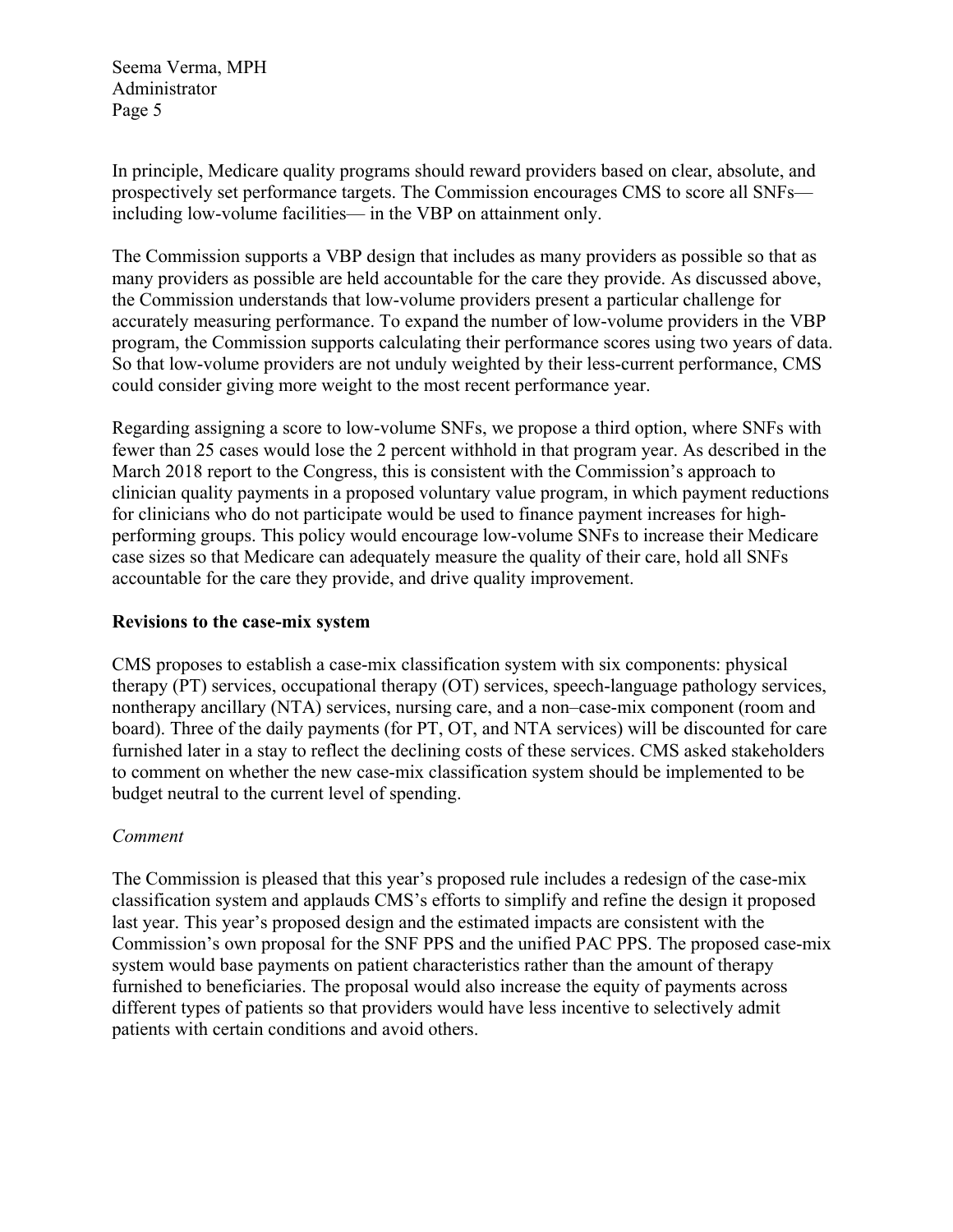The Commission began discussing needed reforms to the SNF PPS in its June 2007 report and the following year recommended a design to base payments on patient characteristics and to better target payments for nontherapy ancillary services (such as drugs). Each year since its initial recommendation, the Commission has repeated the need to correct many of the wellestablished shortcomings of the current payment system. These corrections will better target payments for medically complex patients, including patients who require expensive drugs, and make it easier to place these patients at discharge from the hospital.

The Commission is disappointed that CMS plans to delay implementing the proposed changes until fiscal year 2020. Such a delay seems unnecessary given that the design is similar to the design proposed last year, which was developed with the assistance of numerous technical expert panels and accompanied by extensive supportive documentation. Providers should already be well aware of the key design features of the proposal. The postponement will delay the muchneeded redistribution of payments away from therapy-driven care and toward medically complex care. Further, because FFS rates form the basis of Medicare Advantage benchmarks and payment for a variety of the alternative payment models, the delay affects payments under these other programs as well those under FFS.

The Commission supports the implementation of the redesigned SNF case-mix system even as it urges the Congress to move as quickly as possible toward a unified PAC PPS. In 2017, the Commission recommended to the Congress that all post-acute care providers be paid under a unified PAC PPS. A PAC PPS would use readily available data to pay for a PAC stay based on the patient's characteristics, not the site of service. Such a system would redistribute payments away from patients who received therapy services that do not appear to be related to the beneficiary's care needs and toward beneficiaries who are medically complex. By narrowing the differences in payments relative to the costs of care, providers would have less incentive to selectively admit certain types of patients and avoid others. This year, the Commission recommended that the Congress, prior to the implementation of a PAC PPS, direct the Secretary to blend setting-specific payments with payments established under a unified PAC PPS beginning in fiscal year 2019. Such blending would begin to redistribute payments consistent with the proposed revisions to the SNF case-mix classification system.

Regarding the budget neutrality of implementing the revised case-mix system, the Commission believes the level of program payments for SNF care is too high relative to the cost to treat beneficiaries. The Commission has variously recommended payment freezes and payment reductions each year over the past decade. Most recently, it recommended to the Congress that payments not be updated for two years while a redesigned payment system is implemented. Then, the Secretary should evaluate the need to make any adjustment to the level of payments to align payments with the cost of care.

CMS's estimates of the impacts of the new case-mix classification system indicate there will be considerable redistribution in payments across different types of patients and providers. This year, the Commission recommended to the Congress that the level of payments remain the same for two years (with no update) while the new payment system is implemented to give providers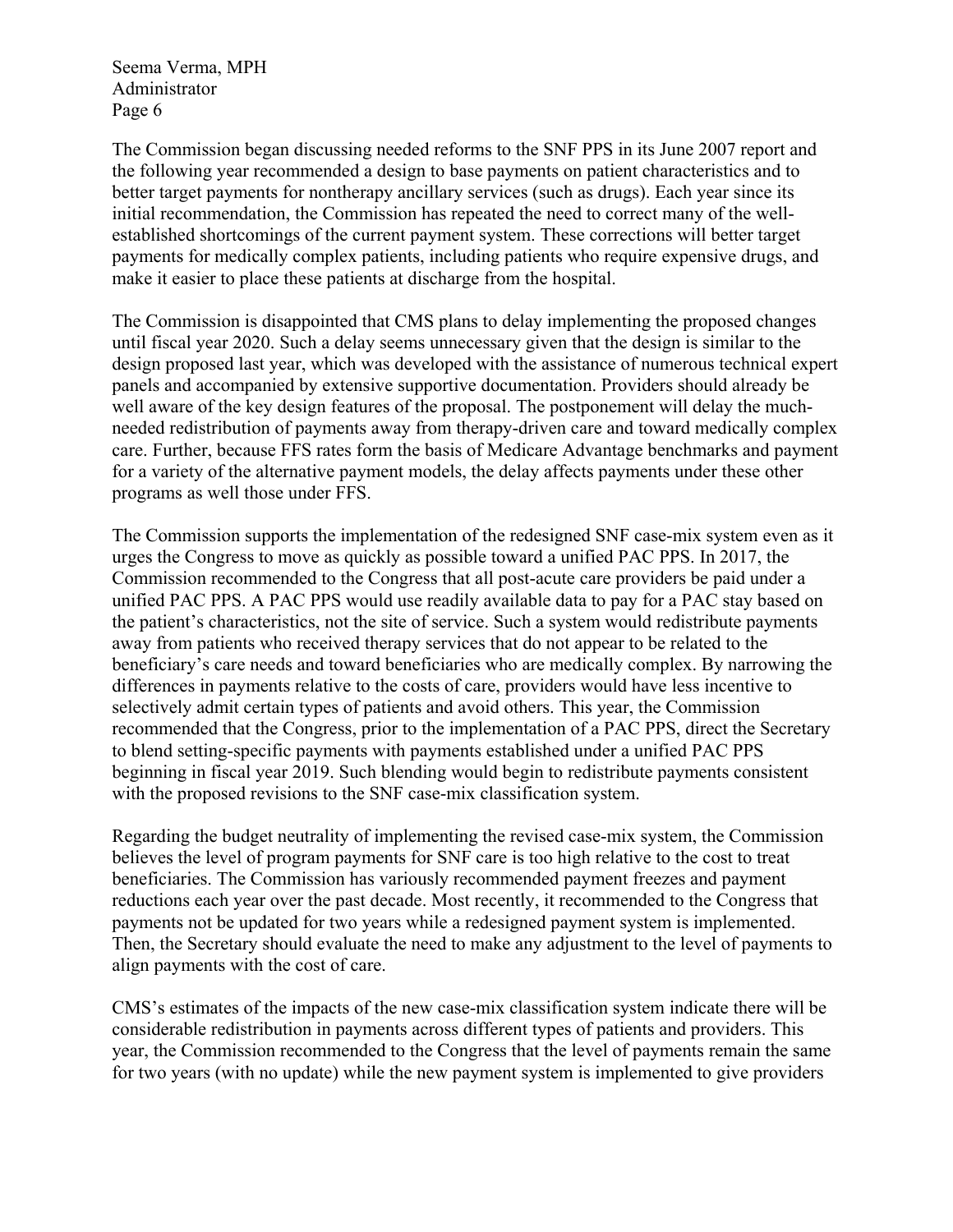time to adjust their practices. At that point, comparing aggregate costs to aggregate payments will indicate the need to adjust the level of payments and the magnitude of any adjustment. While the redesign will narrow disparities in providers' financial performance that result from differing mixes of patients, it would not—and should not—address the disparities that result from providers' inefficiencies. Given the large differences in cost per day (after adjusting for difference in case-mix and wages), it is likely that disparities in financial performance will continue to exist. The level of payments should be evaluated in aggregate (for the industry) rather than focusing on a subset of providers.

### **Changes to the patient assessment and therapy requirements**

CMS proposes to change the schedule of patient assessments so that each patient is assessed at admission (the 5-day assessment), at discharge, and if there is a change in a patient's condition (an interim payment assessment). CMS also proposes to limit the mix of therapy modalities so that group and concurrent therapy combined cannot exceed 25 percent of the total therapy minutes by discipline (physical therapy, occupational therapy, and speech-language pathology services). To enforce this provision, CMS proposes to issue "non-fatal warning edits" when the patient assessment indicates that the group and concurrent therapy minutes exceed 25 percent of the total minutes for a discipline.

### *Comment*

The Commission supports reducing the number of patient assessments that providers will be required to submit, which will lessen the time required to complete assessments and decrease the administrative burden for providers. The Commission agrees with CMS's proposal to use the portion of the patient assessment tool (section GG) that aligns these measures across the PAC settings. By using a smaller window during which the patient is assessed (days 1–3), the information collected will be more comparable across patients and PAC providers.

However, because providers could be influenced by the payment implications of their coding, some of the information gathered, while more comparable across patients and settings, may not be meaningful representations of the care needs of patients. Past SNF practices—including furnishing just enough therapy to qualify a patient into a case-mix group and furnishing enough therapy to assign the majority of days into the highest case-mix groups—suggest that providers will likely alter their behavior to maximize payments. Functional status may be especially vulnerable to manipulation. We encourage CMS to test their classification designs for the nursing, physical therapy, and occupational models without patient function to see if designs that use only administratively gathered data are sufficiently accurate. The Commission's work on a unified PAC PPS found that the accuracy of payments did not erode significantly when only administrative information (e.g., claims and enrollment information) was used. Various measures of a patient's comorbidities and severity of illness captured much of the differences in costs across patients.